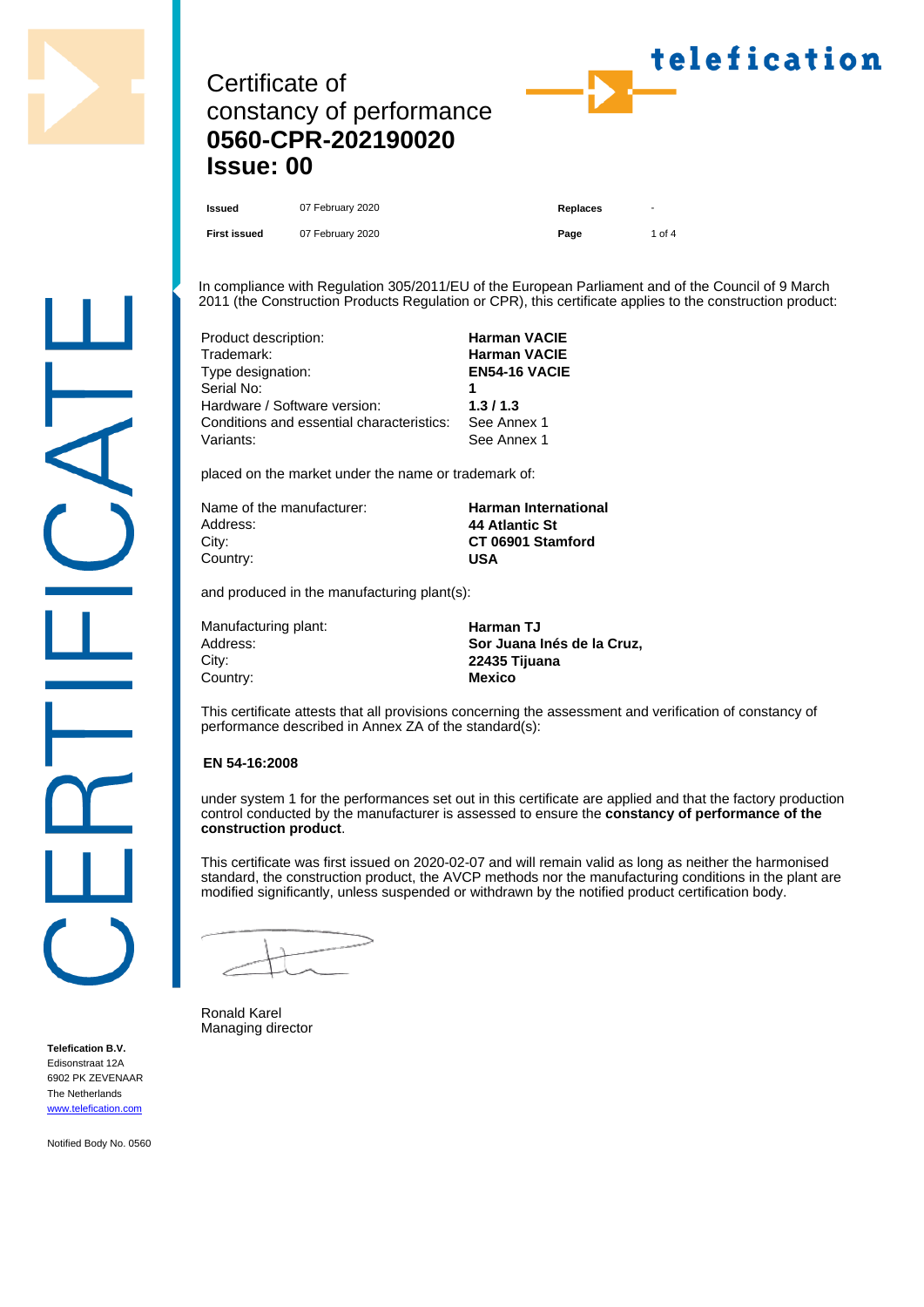#### **Remarks and observations**

The following conditions are applicable:

The Harman VACIE is compliant to the EN 54-16:2008 when the equipment is installed in one or more standard 19-inch rack(s) to the following specification:

- 1. Lockable front door (to provide access level 2)
- 2. Multiple cabinets must be connected together using cabling types and topology approved by the relevant voice alarm code of practice
- 3. The rack must be protected to IP30 as specified in EN 60529:1991+A1:2000 The rack cabinet must be of heavy-duty construction with a fully welded rack frame.
- 4. The cabinet must comply with mechanical dimensions as specified in EN 60297-3-100

Presence of the AMX NX3200 (which is non-VACIE equipment) within the rack during testing showed that it does not harm the operation of the VACIE and therefore it can be used for non-emergency functions.

| Essential characteristics of EN 54-16:  | Clauses:                          | Performance |
|-----------------------------------------|-----------------------------------|-------------|
| Performance under fire condition        | 4, 5, 7, 10, 12, 16.5, 16.6, 16.7 | Pass        |
| Response delay (response time to fires) | 7.1, 7.4, 7.8, 12                 | Pass        |
| Operational reliability                 | 4, 5, 6, 7, 8, 11, 12, 13, 14     | Pass        |
| Durability of operational reliability   |                                   |             |
| temperature resistance                  | 16.4, 16.8                        | Pass        |
| Durability of operational reliability   |                                   |             |
| Impact and vibration resistance         | 16.11, 16.12, 16.13               | Pass        |
| Durability of operational reliability   |                                   |             |
| electrical stability                    | 16.14, 16.15                      | Pass        |
| Durability of operational reliability   |                                   |             |
| humidity resistance                     | 16.9, 16.10                       | Pass        |

Implemented optional functions with requirements (per clause of EN 54-16):

7.3 Audible warning

7.5 Phased evacuation

- 7.6.2 Manual silencing of the voice alarm condition
- 7.7.2 Manual reset of the voice alarm condition

7.9 Voice alarm condition output

8.4 Indication of fault related to voice alarm zones

10 Voice alarm manual control

11 Interface to external control device(s)

12 Emergency microphone(s)

#### **The product as described in this Certificate of Constancy of Performance includes the following type designations:**

| - Product description: | Harman VACIE       |
|------------------------|--------------------|
| - Trademark:           | Harman VACIE       |
| - Type designation:    | EN54-16 VACIE      |
| - Hardware version:    | 1.3                |
| - Software version:    | 1.3                |
| - Serial number:       | 1                  |
| - Product description: | <b>BSS BLU-806</b> |
| - Trademark:           | Harman             |
| - Type designation:    | Audio Processor    |
| - Hardware version:    | A.11               |
| - Software version:    | 86.04.2            |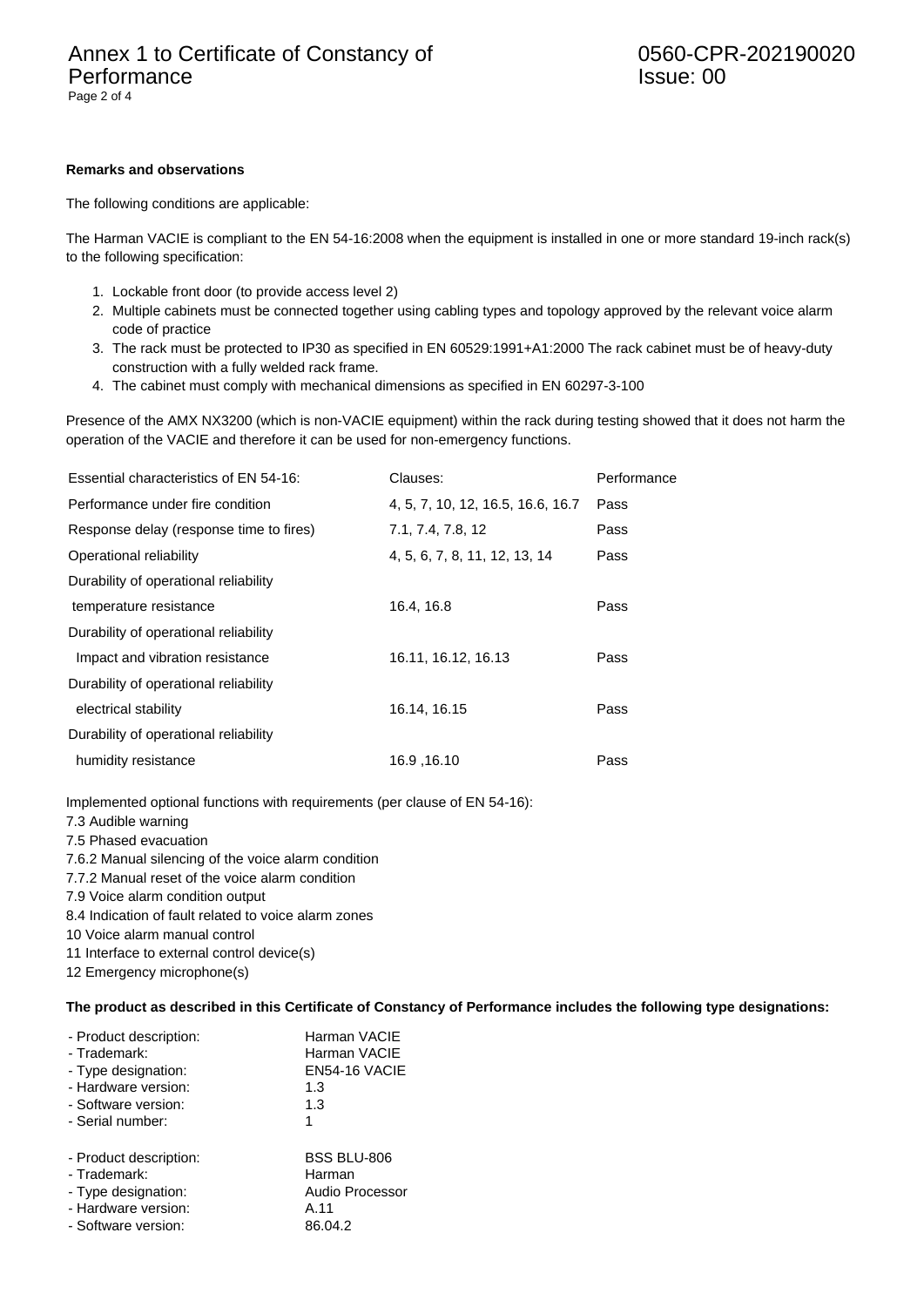## Annex 1 to Certificate of Constancy of Performance

Page 3 of 4

0560-CPR-202190020 Issue: 00

| - Product description:<br>- Trademark: | BSS BLU-326<br>Harman    |
|----------------------------------------|--------------------------|
| - Type designation:                    | Audio Processor          |
| - Hardware version:                    | A.6                      |
| - Software version:                    | 86.04.2                  |
| - Product description:                 | <b>BSS BLU-160</b>       |
| - Trademark:                           | Harman                   |
| - Type designation:                    | <b>Audio Processor</b>   |
| - Hardware version:                    | A.11                     |
| - Software version:                    | 86.04.2                  |
| - Product description:                 | <b>BSS BLU-120</b>       |
| - Trademark:                           | Harman                   |
| - Type designation:                    | Audio Processor          |
| - Hardware version:                    | A.6                      |
| - Software version:                    | 86.04.2                  |
| - Product description:                 | <b>BSS BLU-GPX</b>       |
| - Trademark:                           | Harman                   |
| - Type designation:                    | <b>Control Processor</b> |
| - Hardware version:                    | A.11                     |
| - Software version:                    | 86.04.2                  |
| - Product description:                 | <b>BSS BLU-DAN</b>       |
| - Trademark:                           | Harman                   |
| - Type designation:                    | Converter                |
| - Hardware version:                    | A.12                     |
| - Software version:                    | 86.04.2                  |
| - Product description:                 | Crown DCi 4 1250 DA      |
| - Trademark:                           | Harman                   |
| - Type designation:                    | Amplifier                |
| - Hardware version:                    | B.2                      |
| - Software version:                    | 1.0.2.19                 |
| - Product description:                 | Crown DCi 8 600 DA       |
| - Trademark:                           | Harman                   |
| - Type designation:                    | Amplifier                |
| - Hardware version:                    | B.2                      |
| - Software version:                    | 1.0.2.19                 |
| - Product description:                 | Crown DCi 8 300 DA       |
| - Trademark:                           | Harman                   |
| - Type designation:                    | Amplifier                |
| - Hardware version:                    | A.3                      |
| - Software version:                    | 1.0.2.19                 |
| - Product description:                 | Crown DCi 4 600N         |
| - Trademark:                           | Harman                   |
| - Type designation:                    | Amplifier                |
| - Hardware version:                    | A.3                      |
| - Software version:                    | 1.0.3.1                  |
| - Product description:                 | Crown DCi 4 300N         |
| - Trademark:                           | Harman                   |
| - Type designation:                    | Amplifier                |
| - Hardware version:                    | A.3                      |
| - Software version:                    | 1.0.3.1                  |
|                                        |                          |